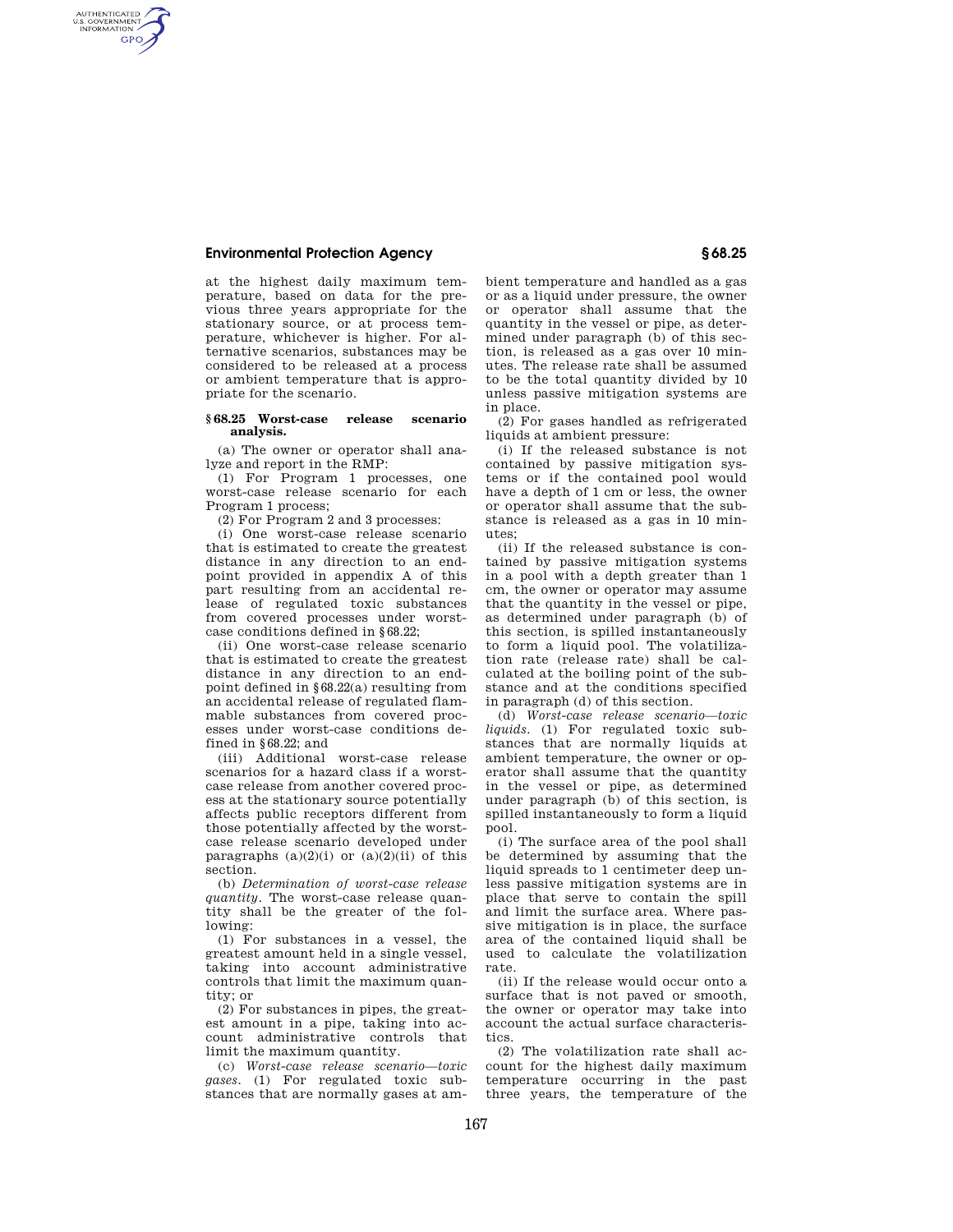substance in the vessel, and the concentration of the substance if the liquid spilled is a mixture or solution.

(3) The rate of release to air shall be determined from the volatilization rate of the liquid pool. The owner or operator may use the methodology in the RMP Offsite Consequence Analysis Guidance or any other publicly available techniques that account for the modeling conditions and are recognized by industry as applicable as part of current practices. Proprietary models that account for the modeling conditions may be used provided the owner or operator allows the implementing agency access to the model and describes model features and differences from publicly available models to local emergency planners upon request.

(e) *Worst-case release scenario—flammable gases.* The owner or operator shall assume that the quantity of the substance, as determined under paragraph (b) of this section and the provisions below, vaporizes resulting in a vapor cloud explosion. A yield factor of 10 percent of the available energy released in the explosion shall be used to determine the distance to the explosion endpoint if the model used is based on TNT equivalent methods.

(1) For regulated flammable substances that are normally gases at ambient temperature and handled as a gas or as a liquid under pressure, the owner or operator shall assume that the quantity in the vessel or pipe, as determined under paragraph (b) of this section, is released as a gas over 10 minutes. The total quantity shall be assumed to be involved in the vapor cloud explosion.

(2) For flammable gases handled as refrigerated liquids at ambient pressure:

(i) If the released substance is not contained by passive mitigation systems or if the contained pool would have a depth of one centimeter or less, the owner or operator shall assume that the total quantity of the substance is released as a gas in 10 minutes, and the total quantity will be involved in the vapor cloud explosion.

(ii) If the released substance is contained by passive mitigation systems in a pool with a depth greater than 1 centimeter, the owner or operator may

**§ 68.25 40 CFR Ch. I (7–1–10 Edition)** 

assume that the quantity in the vessel or pipe, as determined under paragraph (b) of this section, is spilled instantaneously to form a liquid pool. The volatilization rate (release rate) shall be calculated at the boiling point of the substance and at the conditions specified in paragraph (d) of this section. The owner or operator shall assume that the quantity which becomes vapor in the first 10 minutes is involved in the vapor cloud explosion.

(f) *Worst-case release scenario—flammable liquids.* The owner or operator shall assume that the quantity of the substance, as determined under paragraph (b) of this section and the provisions below, vaporizes resulting in a vapor cloud explosion. A yield factor of 10 percent of the available energy released in the explosion shall be used to determine the distance to the explosion endpoint if the model used is based on TNT equivalent methods.

(1) For regulated flammable substances that are normally liquids at ambient temperature, the owner or operator shall assume that the entire quantity in the vessel or pipe, as determined under paragraph (b) of this section, is spilled instantaneously to form a liquid pool. For liquids at temperatures below their atmospheric boiling point, the volatilization rate shall be calculated at the conditions specified in paragraph (d) of this section.

(2) The owner or operator shall assume that the quantity which becomes vapor in the first 10 minutes is involved in the vapor cloud explosion.

(g) *Parameters to be applied.* The owner or operator shall use the parameters defined in §68.22 to determine distance to the endpoints. The owner or operator may use the methodology provided in the RMP Offsite Consequence Analysis Guidance or any commercially or publicly available air dispersion modeling techniques, provided the techniques account for the modeling conditions and are recognized by industry as applicable as part of current practices. Proprietary models that account for the modeling conditions may be used provided the owner or operator allows the implementing agency access to the model and describes model features and differences from publicly